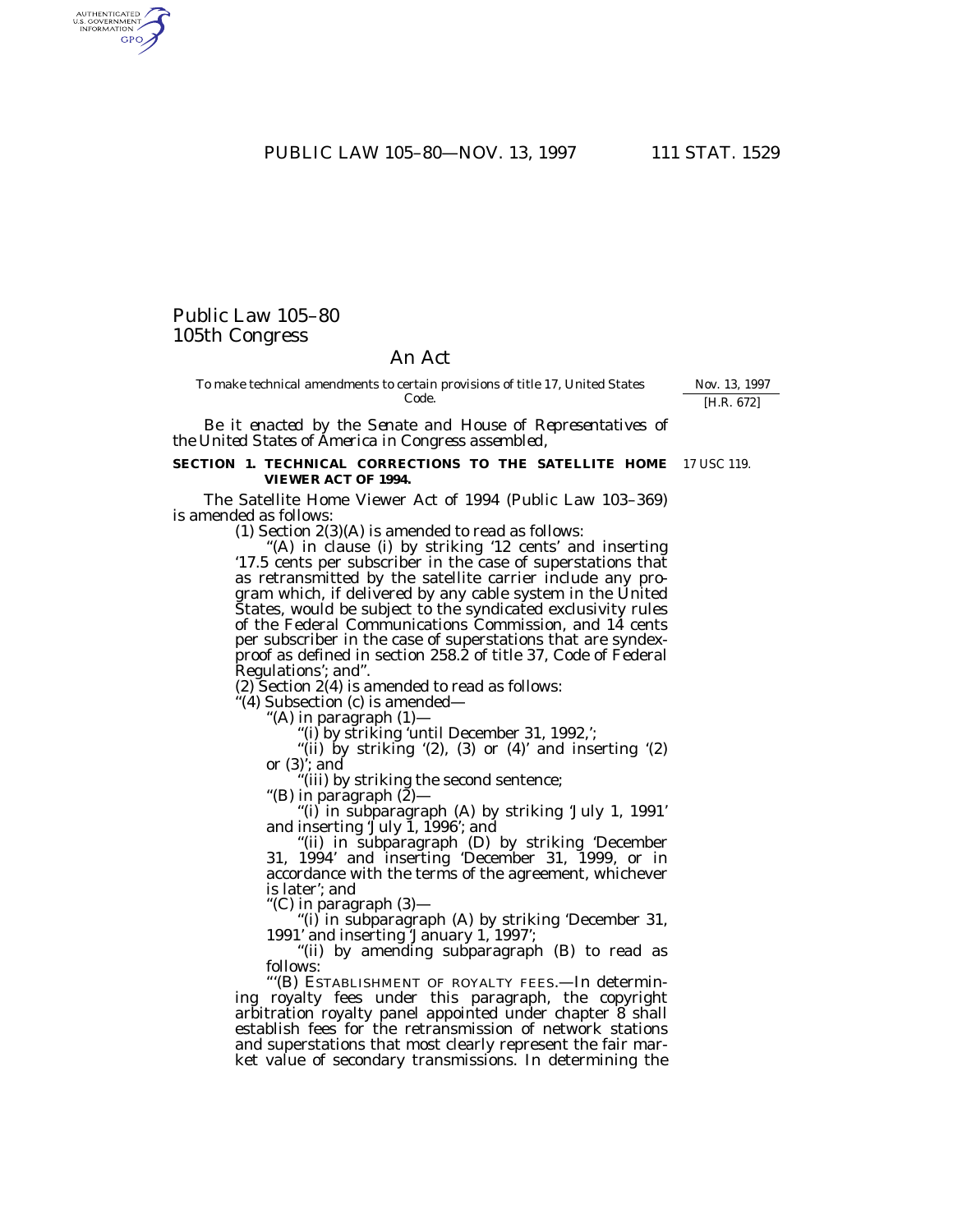fair market value, the panel shall base its decision on economic, competitive, and programming information presented by the parties, including—

'''(i) the competitive environment in which such programming is distributed, the cost of similar signals in similar private and compulsory license marketplaces, and any special features and conditions of the retransmission marketplace;

'''(ii) the economic impact of such fees on copyright owners and satellite carriers; and

'''(iii) the impact on the continued availability of secondary transmissions to the public.'; and

''(iii) in subparagraph (C), by inserting 'or July 1, 1997, whichever is later' after 'section  $802(\tilde{g})$ '.".

(3) Section  $2(5)(A)$  is amended to read as follows:

''(A) in paragraph (5)(C) by striking 'the date of the enactment of the Satellite Home Viewer Act of 1988' and inserting 'November 16, 1988'; and''.

## **SEC. 2. COPYRIGHT IN RESTORED WORKS.**

Section 104A of title 17, United States Code, is amended as follows:

(1) Subsection  $(d)(3)(A)$  is amended to read as follows:

''(3) EXISTING DERIVATIVE WORKS.—(A) In the case of a derivative work that is based upon a restored work and is created—

''(i) before the date of the enactment of the Uruguay Round Agreements Act, if the source country of the restored work is an eligible country on such date, or

''(ii) before the date on which the source country of the restored work becomes an eligible country, if that coun-

try is not an eligible country on such date of enactment, a reliance party may continue to exploit that derivative work for the duration of the restored copyright if the reliance party pays to the owner of the restored copyright reasonable compensation for conduct which would be subject to a remedy for infringement but for the provisions of this paragraph."

(2) Subsection (e)(1)(B)(ii) is amended by striking the last sentence.

 $(3)$  Subsection  $(h)(2)$  is amended to read as follows:

"(2) The 'date of restoration' of a restored copyright is-

"(A) January 1, 1996, if the source country of the restored work is a nation adhering to the Berne Convention or a WTO member country on such date, or

''(B) the date of adherence or proclamation, in the case of any other source country of the restored work.''. (4) Subsection (h)(3) is amended to read as follows:

 $\cdot$ (3) The term 'eligible country' means a nation, other than the United States, that—

"(A) becomes a WTO member country after the date of the enactment of the Uruguay Round Agreements Act;

''(B) on such date of enactment is, or after such date of enactment becomes, a member of the Berne Convention; or

''(C) after such date of enactment becomes subject to a proclamation under subsection (g).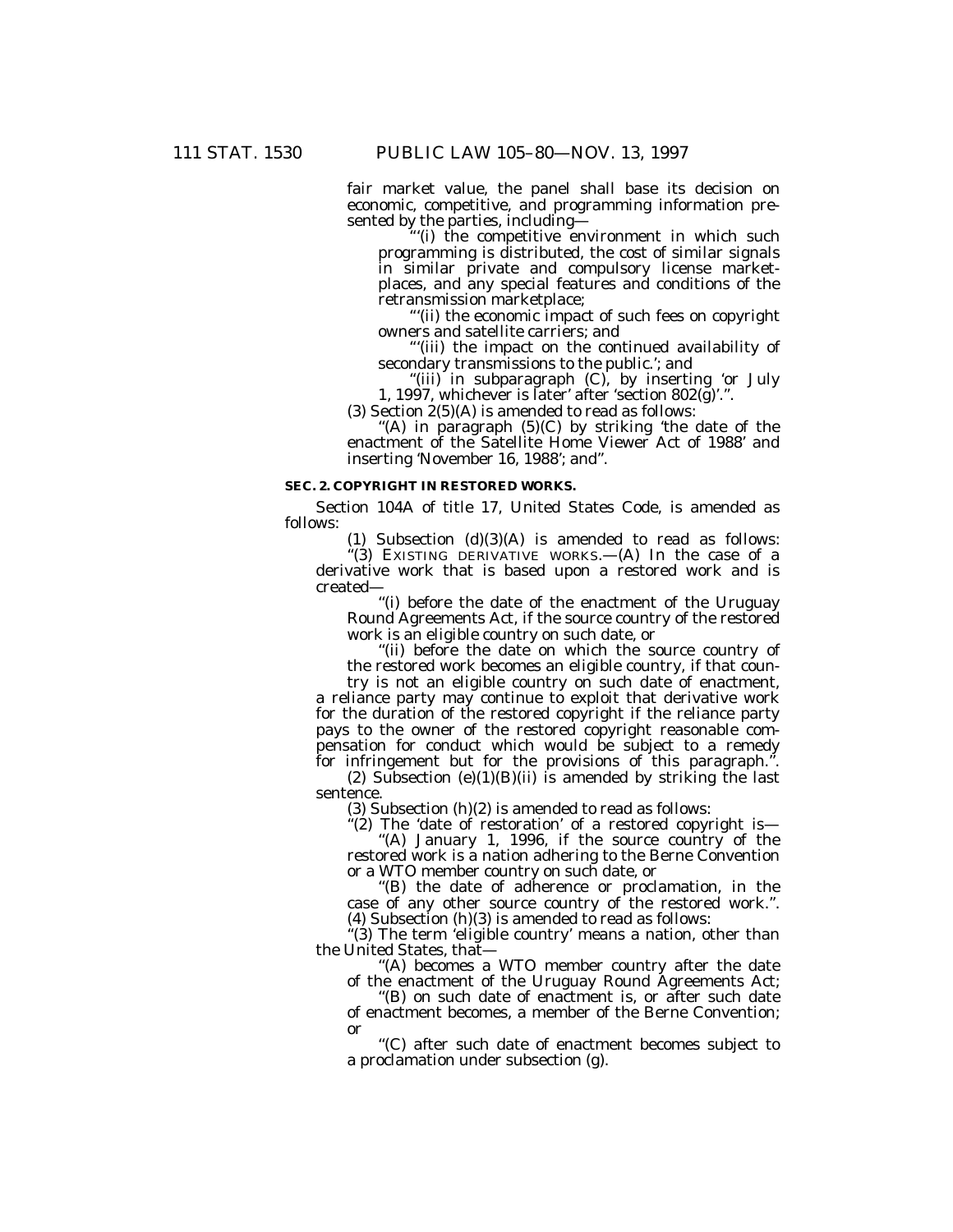For purposes of this section, a nation that is a member of the Berne Convention on the date of the enactment of the Uruguay Round Agreements Act shall be construed to become an eligible country on such date of enactment.''.

## **SEC. 3. LICENSES FOR NONEXEMPT SUBSCRIPTION TRANSMISSIONS.**

Section 114(f) of title 17, United States Code, is amended—

(1) in paragraph (1), by inserting '', or, if a copyright arbitration royalty panel is convened, ending 30 days after the Librarian issues and publishes in the Federal Register an order adopting the determination of the copyright arbitration royalty panel or an order setting the terms and rates (if the Librarian rejects the panel's determination)'' after ''December 31, 2000''; and

(2) in paragraph (2), by striking ''and publish in the Federal Register''.

#### **SEC. 4. ROYALTY PAYABLE UNDER COMPULSORY LICENSE.**

Section 115(c)(3)(D) of title 17, United States Code, is amended by striking "and publish in the Federal Register".

#### **SEC. 5. NEGOTIATED LICENSE FOR JUKEBOXES.**

Section 116 of title 17, United States Code, is amended— (1) by amending subsection (b)(2) to read as follows:

''(2) ARBITRATION.—Parties not subject to such a negotiation may determine, by arbitration in accordance with the provisions of chapter 8, the terms and rates and the division of fees described in paragraph (1).''; and

(2) by adding at the end the following new subsection: "(d) DEFINITIONS.—As used in this section, the following terms mean the following:

"(1) A 'coin-operated phonorecord player' is a machine or device that—

'(A) is employed solely for the performance of nondramatic musical works by means of phonorecords upon being activated by the insertion of coins, currency, tokens, or other monetary units or their equivalent;

''(B) is located in an establishment making no direct or indirect charge for admission;

''(C) is accompanied by a list which is comprised of the titles of all the musical works available for performance on it, and is affixed to the phonorecord player or posted in the establishment in a prominent position where it can be readily examined by the public; and

''(D) affords a choice of works available for performance and permits the choice to be made by the patrons of the establishment in which it is located.

"(2) An 'operator' is any person who, alone or jointly with others—

''(A) owns a coin-operated phonorecord player;

''(B) has the power to make a coin-operated phonorecord player available for placement in an establishment for purposes of public performance; or

'(C) has the power to exercise primary control over the selection of the musical works made available for public performance on a coin-operated phonorecord player.''.

Federal Register, publication.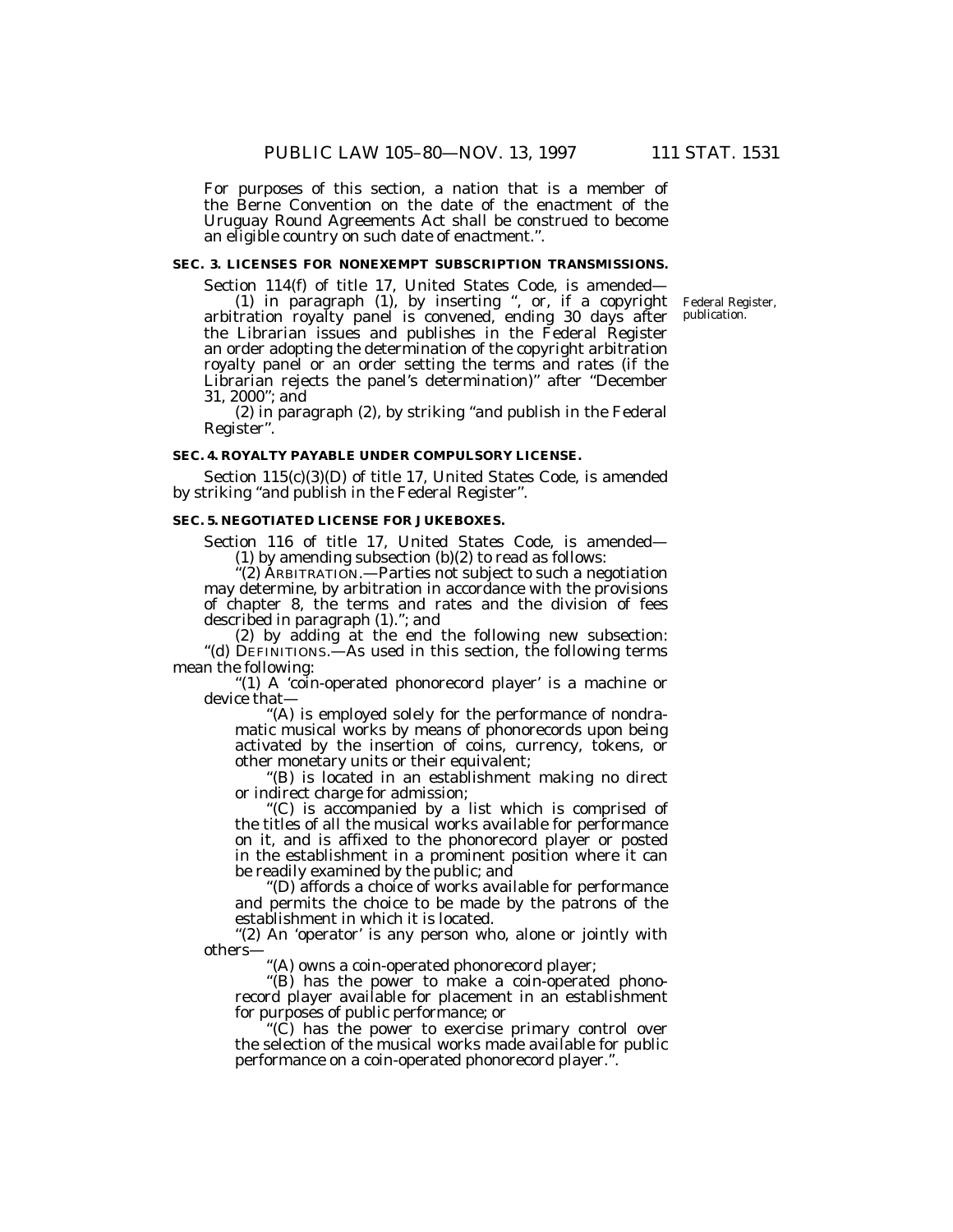## **SEC. 6. REGISTRATION AND INFRINGEMENT ACTIONS.**

Section 411(b)(1) of title 17, United States Code, is amended to read as follows:

"(1) serves notice upon the infringer, not less than 48 hours before such fixation, identifying the work and the specific time and source of its first transmission, and declaring an intention to secure copyright in the work; and''.

#### **SEC. 7. COPYRIGHT OFFICE FEES.**

(a) FEE INCREASES.—Section 708(b) of title 17, United States Code, is amended to read as follows:

''(b) In calendar year 1997 and in any subsequent calendar year, the Register of Copyrights, by regulation, may increase the fees specified in subsection (a) in the following manner:

''(1) The Register shall conduct a study of the costs incurred by the Copyright Office for the registration of claims, the recordation of documents, and the provision of services. The study shall also consider the timing of any increase in fees and the authority to use such fees consistent with the budget.

"(2) The Register may, on the basis of the study under paragraph (1), and subject to paragraph (5), increase fees to not more than that necessary to cover the reasonable costs incurred by the Copyright Office for the services described in paragraph (1), plus a reasonable inflation adjustment to account for any estimated increase in costs.

''(3) Any fee established under paragraph (2) shall be rounded off to the nearest dollar, or for a fee less than \$12, rounded off to the nearest 50 cents.

''(4) Fees established under this subsection shall be fair and equitable and give due consideration to the objectives of the copyright system.

 $(5)$  If the Register determines under paragraph  $(2)$  that fees should be increased, the Register shall prepare a proposed fee schedule and submit the schedule with the accompanying economic analysis to the Congress. The fees proposed by the Register may be instituted after the end of 120 days after the schedule is submitted to the Congress unless, within that 120-day period, a law is enacted stating in substance that the Congress does not approve the schedule.''.

(b) DEPOSIT OF FEES.—Section 708(d) of such title is amended to read as follows:

''(d)(1) Except as provided in paragraph (2), all fees received under this section shall be deposited by the Register of Copyrights in the Treasury of the United States and shall be credited to the appropriations for necessary expenses of the Copyright Office. Such fees that are collected shall remain available until expended. The Register may, in accordance with regulations that he or she shall prescribe, refund any sum paid by mistake or in excess of the fee required by this section.

"(2) In the case of fees deposited against future services, the Register of Copyrights shall request the Secretary of the Treasury to invest in interest-bearing securities in the United States Treasury any portion of the fees that, as determined by the Register, is not required to meet current deposit account demands. Funds from such portion of fees shall be invested in securities that permit funds to be available to the Copyright Office at all times if they are determined to be necessary to meet current deposit account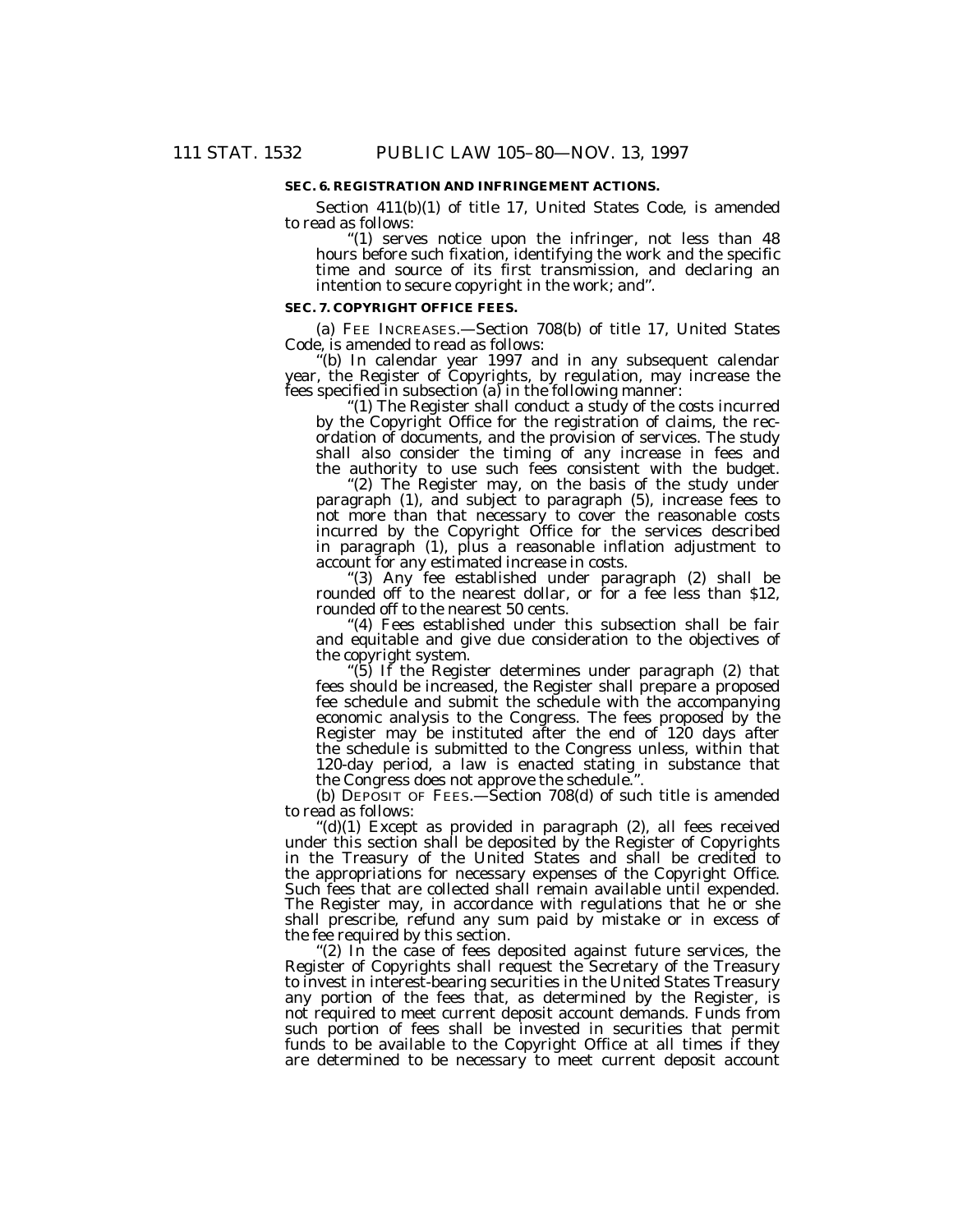demands. Such investments shall be in public debt securities with maturities suitable to the needs of the Copyright Office, as determined by the Register of Copyrights, and bearing interest at rates determined by the Secretary of the Treasury, taking into consideration current market yields on outstanding marketable obligations of the United States of comparable maturities.

''(3) The income on such investments shall be deposited in the Treasury of the United States and shall be credited to the appropriations for necessary expenses of the Copyright Office.''.

#### **SEC. 8. COPYRIGHT ARBITRATION ROYALTY PANELS.**

(a) ESTABLISHMENT AND PURPOSE.—Section 801 of title 17, United States Code, is amended—

(1) in subsection  $(b)(1)$  by striking "and 116" in the first sentence and inserting "116, and 119";

(2) in subsection (c) by inserting after ''panel'' at the end of the sentence the following:

'', including— " $(1)$  authorizing the distribution of those royalty fees col-

lected under sections 111, 119, and 1005 that the Librarian has found are not subject to controversy; and

"(2) accepting or rejecting royalty claims filed under sections 111, 119, and 1007 on the basis of timeliness or the failure to establish the basis for a claim''; and

(3) by amending subsection (d) to read as follows:

''(d) SUPPORT AND REIMBURSEMENT OF ARBITRATION PANELS.— The Librarian of Congress, upon the recommendation of the Register of Copyrights, shall provide the copyright arbitration royalty panels with the necessary administrative services related to proceedings under this chapter, and shall reimburse the arbitrators presiding in distribution proceedings at such intervals and in such manner as the Librarian shall provide by regulation. Each such arbitrator is an independent contractor acting on behalf of the United States, and shall be hired pursuant to a signed agreement between the Library of Congress and the arbitrator. Payments to the arbitrators shall be considered reasonable costs incurred by the Library of Congress and the Copyright Office for purposes of section  $802(h)(1)$ .".

(b) PROCEEDINGS.—Section 802(h) of title 17, United States Code, is amended by amending paragraph (1) to read as follows:

''(1) DEDUCTION OF COSTS OF LIBRARY OF CONGRESS AND COPYRIGHT OFFICE FROM ROYALTY FEES.—The Librarian of Congress and the Register of Copyrights may, to the extent not otherwise provided under this title, deduct from royalty fees deposited or collected under this title the reasonable costs incurred by the Library of Congress and the Copyright Office under this chapter. Such deduction may be made before the fees are distributed to any copyright claimants. In addition, all funds made available by an appropriations Act as offsetting collections and available for deductions under this subsection shall remain available until expended. In ratemaking proceedings, the reasonable costs of the Librarian of Congress and the Copyright Office shall be borne by the parties to the proceedings as directed by the arbitration panels under subsection (c).".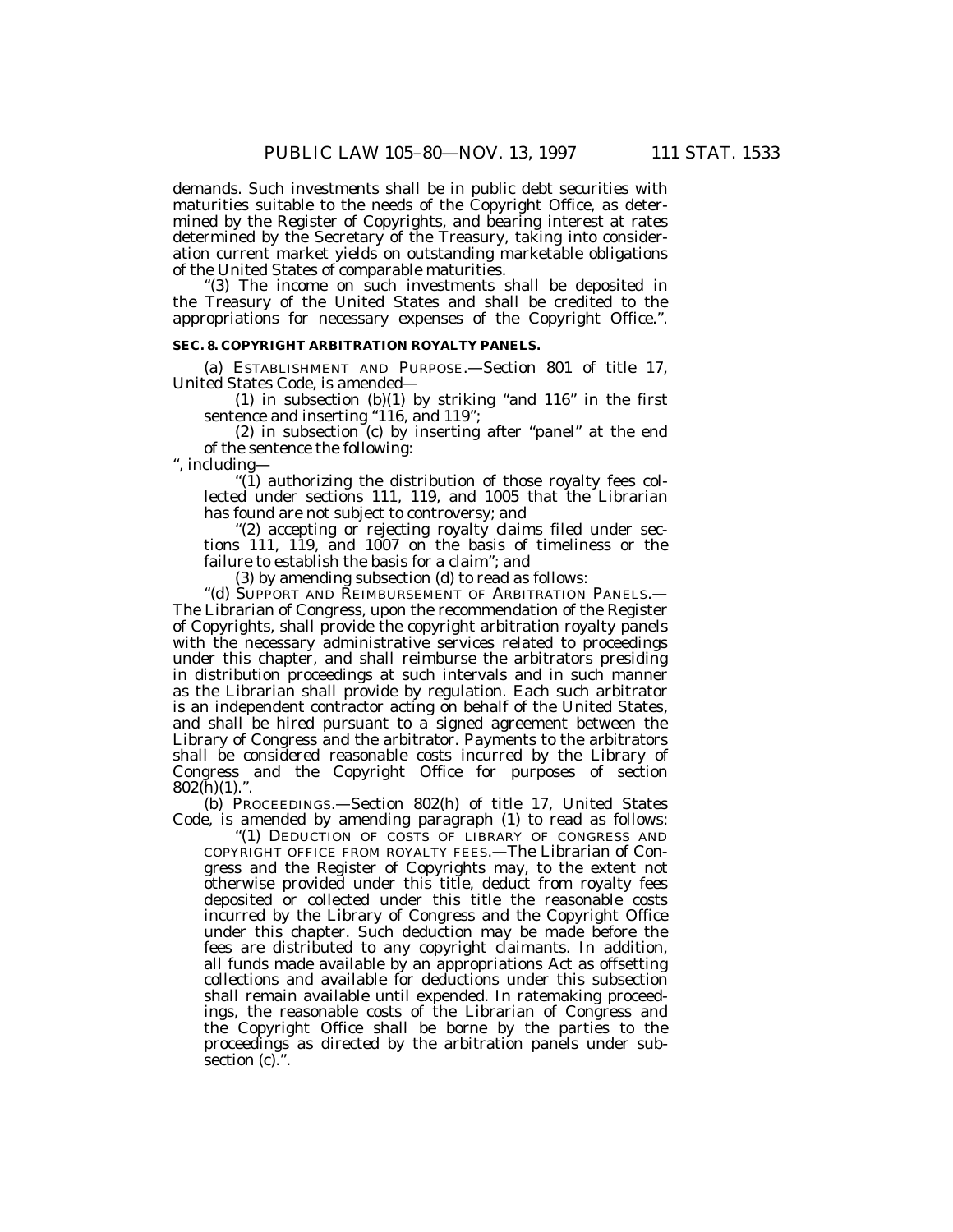#### **SEC. 9. DIGITAL AUDIO RECORDING DEVICES AND MEDIA.**

Section 1007(b) of title 17, United States Code, is amended by striking ''Within 30 days after'' in the first sentence and inserting ''After''.

## **SEC. 10. CONFORMING AMENDMENT.**

17 USC 115.

Section 4 of the Digital Performance Right in Sound Recordings Act of 1995 (Public Law 104–39) is amended by redesignating paragraph (5) as paragraph (4).

# **SEC. 11. DISTRIBUTION OF PHONORECORDS.**

Section 303 of title 17, United States Code, is amended—

(1) by striking "Copyright" and inserting "(a) Copyright"; and

(2) by inserting at the end the following:

''(b) The distribution before January 1, 1978, of a phonorecord shall not for any purpose constitute a publication of the musical work embodied therein.''.

## **SEC. 12. MISCELLANEOUS TECHNICAL AMENDMENTS.**

(a) AMENDMENTS TO TITLE 17, UNITED STATES CODE.—Title 17, United States Code, is amended as follows:

(1) The table of chapters at the beginning of title 17, United States Code, is amended—

(A) in the item relating to chapter 6, by striking ''**Requirement**'' and inserting ''**Requirements**'';

(B) in the item relating to chapter 8, by striking ''**Royalty Tribunal**'' and inserting ''**Arbitration Royalty Pan**els<sup>"</sup>

(C) in the item relating to chapter 9, by striking ''**semiconductor chip products**'' and inserting ''**Semiconductor Chip Products**''; and

(D) by inserting after the item relating to chapter 9 the following:

**''10. Digital Audio Recording Devices and Media** ....................................... **1001''.**

(2) The item relating to section 117 in the table of sections at the beginning of chapter 1 is amended to read as follows:

''117. Limitations on exclusive rights: Computer programs.''.

(3) Section 101 is amended in the definition of to perform or display a work ''publicly'' by striking ''processs'' and inserting ''process''.

(4) Section 108(e) is amended by striking ''pair'' and inserting "fair".

 $(5)$  Section  $109(b)(2)(B)$  is amended by striking "Copyright" and inserting "Copyrights".

 $(6)$  Section 110 is amended—

(A) in paragraph (8) by striking the period at the end and inserting a semicolon;

(B) in paragraph (9) by striking the period at the end and inserting ''; and''; and

(C) in paragraph (10) by striking ''4 above'' and inserting " $(4)$ ".

 $(7)$  Section 115(c)(3)(E) is amended—

(A) in clause (i) by striking "sections 106(1) and (3)" each place it appears and inserting "paragraphs (1) and  $(3)$  of section  $10\overline{6}$ <sup>3</sup>; and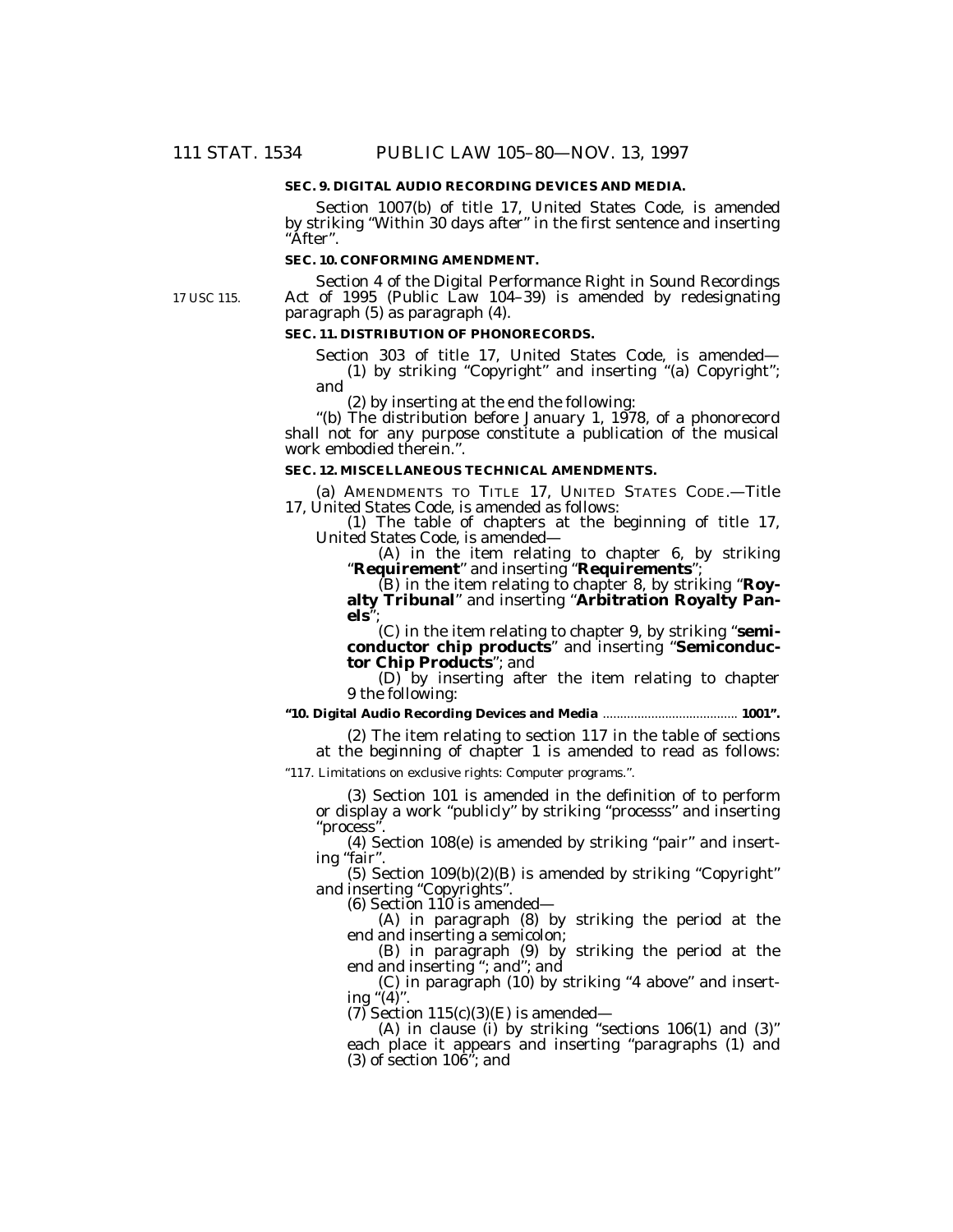(B) in clause (ii)(II) by striking ''sections 106(1) and 106(3)'' and inserting ''paragraphs (1) and (3) of section 106''.

 $(8)$  Section 119 $(c)(1)$  is amended by striking "until unless" and inserting ''unless''.

(9) Section 304(c) is amended in the matter preceding paragraph (1) by striking "the subsection  $(a)(1)(C)$ " and inserting ʻsubsection (a)(1)(C)" $\,$ 

(10) Section 405(b) is amended by striking ''condition or'' and inserting ''condition for''.

(11) Section  $407(d)(2)$  is amended by striking "cost of" and inserting "cost to".

(12) The item relating to section 504 in the table of sections at the beginning of chapter 5 is amended by striking ''Damage'' and inserting ''Damages''.

(13) Section  $50\overline{4}$ (c)(2) is amended by striking "court it" and inserting "court in".

(14) Section 509(b) is amended by striking ''merchandise; and baggage'' and inserting ''merchandise, and baggage''.

(15) Section 601(a) is amended by striking ''nondramtic'' and inserting ''nondramatic''.

(16) Section 601(b)(1) is amended by striking ''subsustantial'' and inserting ''substantial''.

(17) The item relating to section 710 in the table of sections at the beginning of chapter 7 is amended by striking ''Reproductions'' and inserting ''Reproduction''.

(18) The item relating to section 801 in the table of sections at the beginning of chapter 8 is amended by striking ''establishment" and inserting "Establishment".

(19) Section  $801(b)$  is amended—

(A) by striking ''shall be—'' and inserting ''shall be as follows:'';

(B) in paragraph (1) by striking ''to make'' and inserting ''To make'';

(C) in paragraph (2)—

(i) by striking ''to make'' and inserting ''To make''; and

(ii) in subparagraph (D) by striking ''adjustment; and'' and inserting ''adjustment.''; and

(D) in paragraph (3) by striking ''to distribute'' and inserting ''To distribute''.

(20) Section 803(b) is amended in the second sentence by striking "subsection subsection" and inserting "subsection".

(21) The item relating to section 903 in the table of sections at the beginning of chapter 9 is amended to read as follows:

''903. Ownership, transfer, licensure, and recordation.''.

 $(22)$  Section 909 $(b)(1)$  is amended—

(A) by striking "force" and inserting "work"; and

(B) by striking ''sumbol'' and inserting ''symbol''.

(23) Section 910(a) is amended in the second sentence by striking "as used" and inserting "As used".

(24) Section 1006(b)(1) is amended by striking ''Federation Television'' and inserting ''Federation of Television''.

(25) Section 1007 is amended—